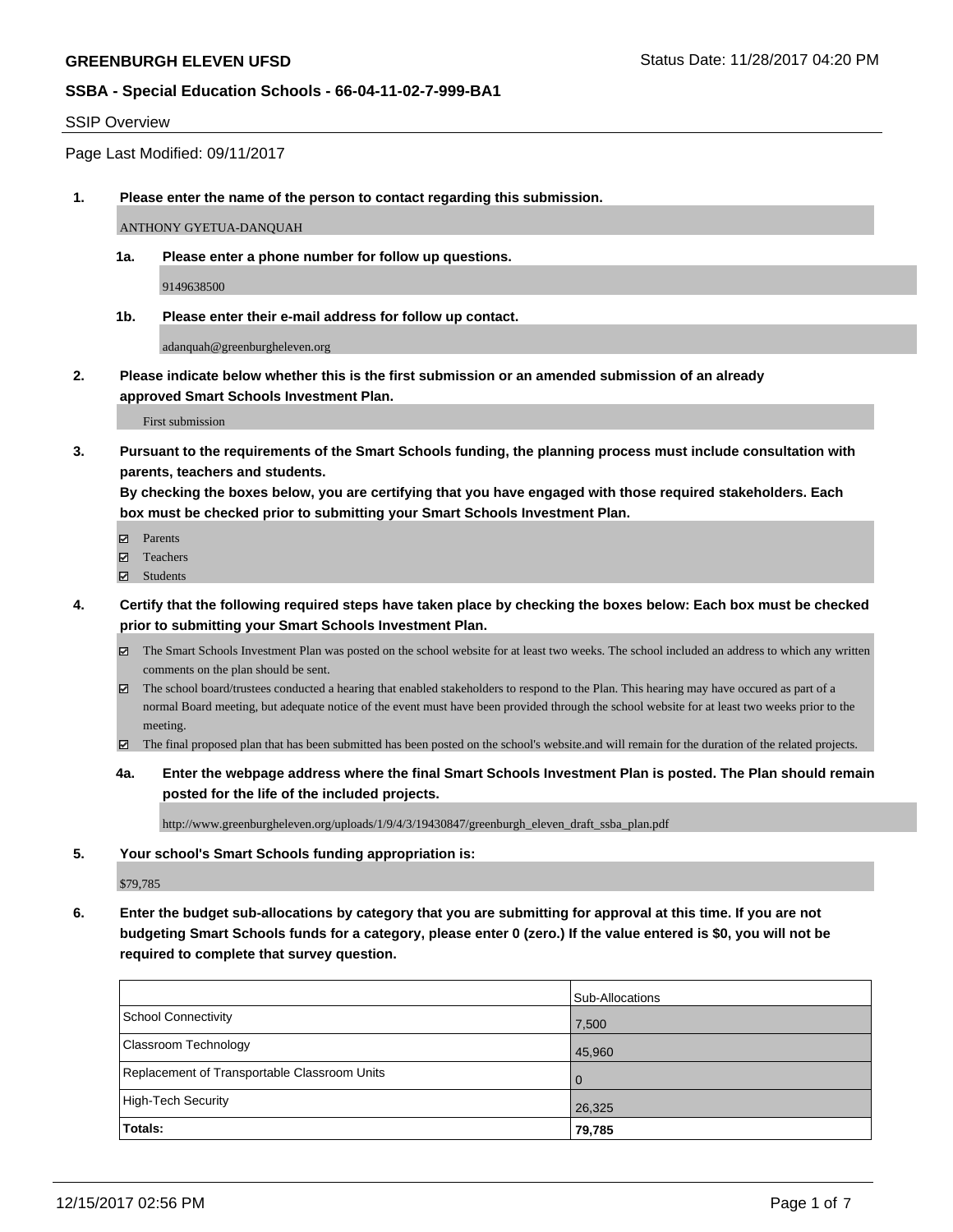#### School Connectivity

Page Last Modified: 09/11/2017

**1. Describe how you intend to use Smart Schools funds for high-speed broadband and/or wireless connectivity projects in school buildings.**

Smart Schools fund will be used for the installation of SMART Board 6065 interactive flat panel with iQ and SMART Learning Suite and display solution with additional items as listed.

**2. Describe how the school plans to use digital connectivity and technology to improve teaching and learning.**

Smart Schools fund will be used for the installation of SMART Board 6065 interactive flat panel with iQ and SMART Learning Suite and display solution with additional items as listed.

**3. Does your School Connectivity project require new construction or substantially altered space and result in capitalized cost in excess of \$100,000?**

No

**4. If you are submitting an allocation for School Connectivity complete this table.**

**Note that the calculated Total at the bottom of the table must equal the Total allocation for this category that you entered in the SSIP Overview overall budget.** 

|                                            | Sub-Allocation |
|--------------------------------------------|----------------|
| Network/Access Costs                       | (No Response)  |
| <b>Outside Plant Costs</b>                 | (No Response)  |
| School Internal Connections and Components | 7,500          |
| <b>Professional Services</b>               | $\overline{0}$ |
| Testing                                    | (No Response)  |
| <b>Other Upfront Costs</b>                 | (No Response)  |
| <b>Other Costs</b>                         | (No Response)  |
| Totals:                                    | 7,500          |

**5. Please detail the type, quantity, per unit cost and total cost of the eligible items under each sub-category. This is especially important for any expenditures listed under the "Other" category. All expenditures must be eligible for tax-exempt financing to be reimbursed with Smart Schools funds. Sufficient detail must be provided so that we can verify this is the case. If you have any questions, please contact us directly through smartschools@nysed.gov. Add rows under each sub-category for additional items, as needed.**

| Select the allowable expenditure | Item to be purchased                                                  | Quantity | Cost per Item | <b>Total Cost</b> |
|----------------------------------|-----------------------------------------------------------------------|----------|---------------|-------------------|
| type.                            |                                                                       |          |               |                   |
| Repeat to add another item under |                                                                       |          |               |                   |
| each type.                       |                                                                       |          |               |                   |
| Connections/Components           | Installation of display solution with<br>l additional items as listed | 10       | 750           | 7,500             |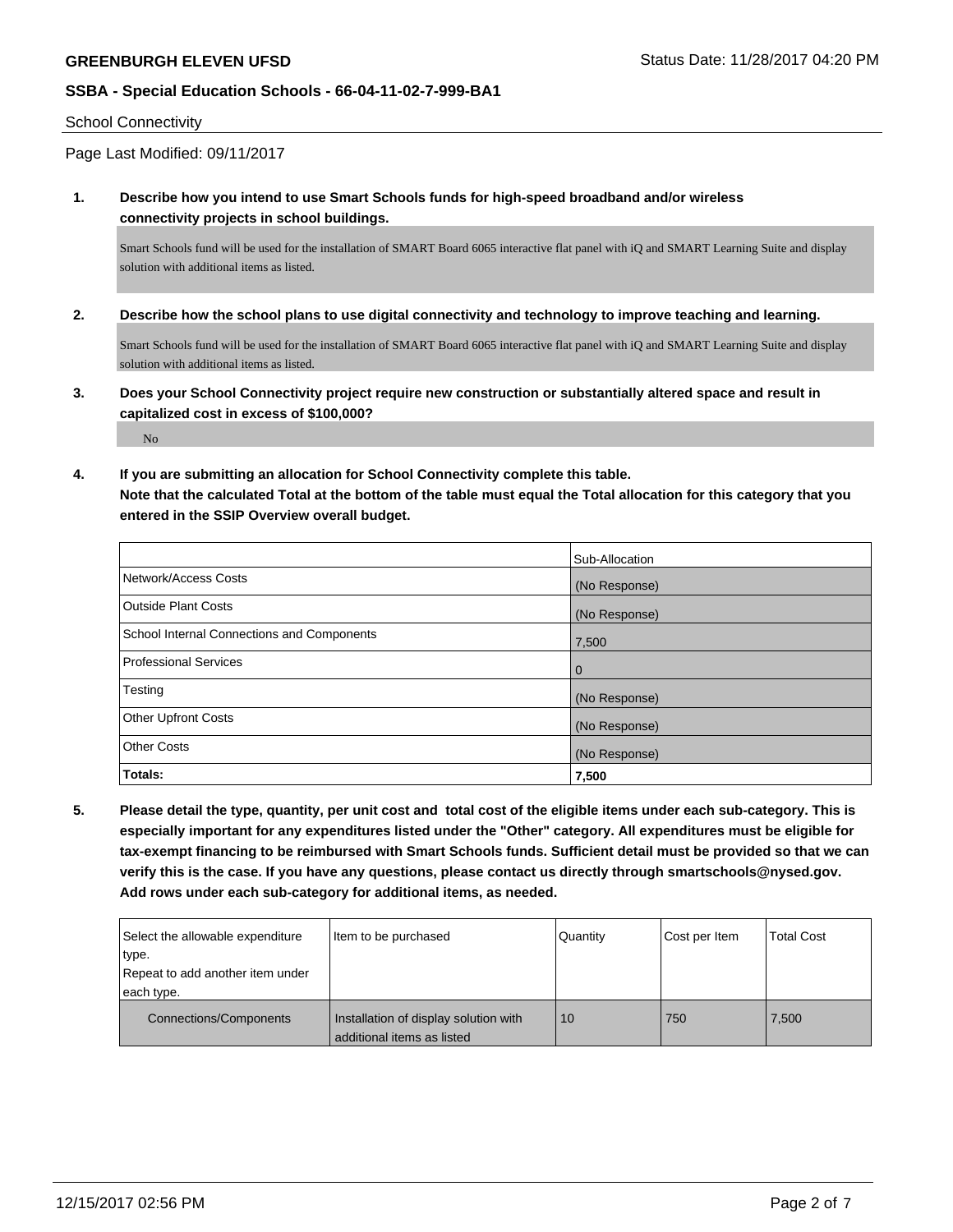Classroom Learning Technology Equipment (Devices)

Page Last Modified: 09/11/2017

#### **1. Describe the devices you intend to purchase and their compatibility with existing or planned platforms or systems.**

The teachers at Greenburgh Eleven have been successful in integrating the use of interactive whiteboards into the instruction. They have found that technology increases active student learning and responses and providing for scaffolding to ensure that all students benefit from daily instruction. The average age of interactive whiteboards in the district is over 10 years old and some of them are damaged beyond repairs and needing replacement.The district intends to purchase SMART Board 6000 series interactive flat panel that combines a premium touch experience with UHD display and powerful SMART Learning Suite Software.

# **2. Describe how the proposed technology purchases will improve teaching and learning inside or outside of the classroom.**

The SMART Board 6000 series will provide stunning visual displays for the clearest instruction in the classrooms. To increase the integration of technology and make instruction in grades K-12 more rigorous and relevant. The engagement of youth in the use of technology-driven devices is well known. To capture students' engagement and use their investment in technology to make learning interesting and relevant, leading the increased academic success. Age and grade appropriate activities will be selected to integrate technology and increase student engagement. Emerging teaching modalities such as blended learning and flipped classrooms will be utilized, offering students increased opportunities for collaborative and independent learning. Activities that may be included are online learning; project-based activities incorporating technology; game-based learning; learning with mobile and hand held devices; student response systems; web-based projects and research efforts; student-created media such as videos and slide shows; student work samples and portfolios; collaborative online learning and the use of social media, all designed to increase students' achievement of the Common Core Learning Standards. The designation of a Lead Teacher for Technology Integration who will support our instructional technology integration efforts.

**3. To ensure the sustainability of technology purchases made with Smart Schools funds, schools must have a plan to maintain and support technology purchases reimbursed with Smart Schools funds. This sustainability plan should support recurring costs of use that are ineligible for Smart Schools funding such as device maintenance, technical support, Internet and wireless fees, maintenance of hotspots, staff professional development, building maintenance and the replacement of incidental items.**

 $\boxtimes$  By checking this box, you certify that the school has a sustainability plan as described above.

**4. Schools must ensure that devices purchased with Smart Schools funds will be distributed, prepared for use, maintained and supported appropriately. Schools must maintain detailed device inventories in accordance with generally accepted accounting principles.**

By checking this box, you certify that the school has a distribution and inventory management plan and system in place.

- **5. Schools must contact the SUNY/CUNY teacher preparation program that supplies the largest number of the its new teachers to request advice on innovative uses and best practices at the intersection of pedagogy and educational technology.**
	- By checking this box, you certify that you have contacted the SUNY/CUNY teacher preparation program that supplies the largest number of your new teachers to request advice on these issues.
	- **5a. Please enter the name of the SUNY or CUNY Institution that you contacted.**

SUNY NEW PALTZ

**5b. Enter the primary Institution phone number.**

845-257-2800

**5c. Enter the name of the contact person with whom you consulted and/or will be collaborating with on innovative uses of technology and best practices.**

DR. MICHAEL ROSENBERG

**6. If you are submitting an allocation for Classroom Educational Technology, complete this table. Note that the calculated Total at the bottom of the table must equal the Total allocation for this category that you**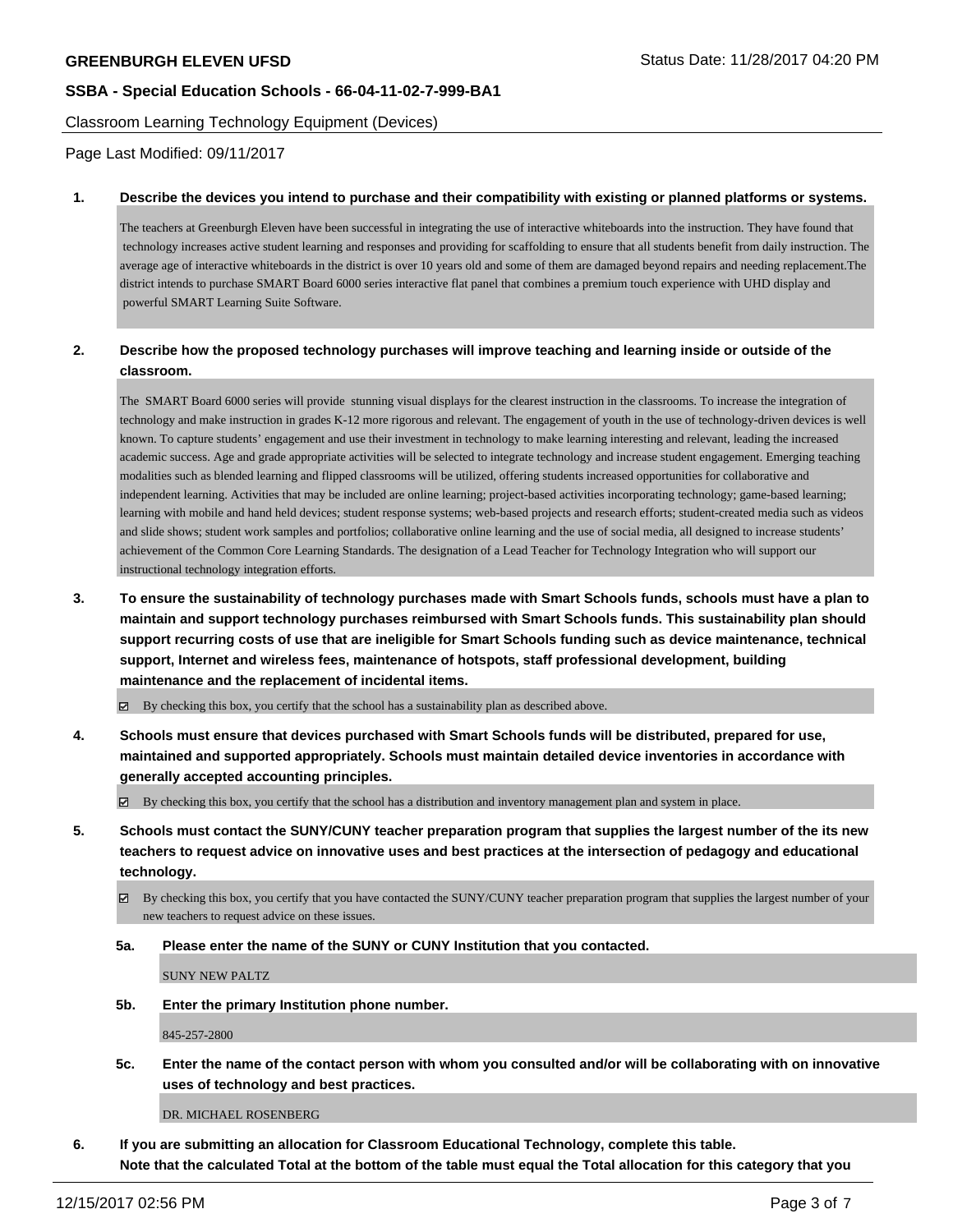Classroom Learning Technology Equipment (Devices)

Page Last Modified: 09/11/2017

#### **entered in the SSIP Overview overall budget.**

|                          | Sub-Allocation |
|--------------------------|----------------|
| Interactive Whiteboards  | 44,490         |
| <b>Computer Servers</b>  | (No Response)  |
| <b>Desktop Computers</b> | (No Response)  |
| Laptop Computers         | (No Response)  |
| <b>Tablet Computers</b>  | (No Response)  |
| <b>Other Costs</b>       | 1,470          |
| Totals:                  | 45,960         |

**7. Please detail the type, quantity, per unit cost and total cost of the eligible items under each sub-category. This is especially important for any expenditures listed under the "Other" category. All expenditures must be capital bond eligible to be reimbursed with Smart Schools funds. If you have any questions, please contact us directly through smartschools@nysed.gov.**

**Add rows under each sub-category for additional items, as needed.**

| Select the allowable expenditure<br>type.<br>Repeat to add another item under<br>each type. | Item to be purchased                                                             | Quantity | Cost per Item | <b>Total Cost</b> |
|---------------------------------------------------------------------------------------------|----------------------------------------------------------------------------------|----------|---------------|-------------------|
| Interactive Whiteboards                                                                     | <b>SMART Board 6065 Interactive Flat</b><br>Panel with $iQ$ SMART Learning Suite | 10       | 3,999         | 39,990            |
| Interactive Whiteboards                                                                     | Rail system and mount for interactive<br><b>Flat Panel</b>                       | 10       | 450           | 4,500             |
| <b>Other Costs</b>                                                                          | 15 ft Select High Speed HDMI Cable<br>with Ethernet M/M -In-Wall CL2-Rated       | 10       | 28            | 280               |
| <b>Other Costs</b>                                                                          | Whiteboard Cover-6065-Teg                                                        | 10       | 99            | 990               |
| <b>Other Costs</b>                                                                          | TYTTSR3FW-8A 8' Clam style<br>raceway, Office, White                             | 10       | 20            | 200               |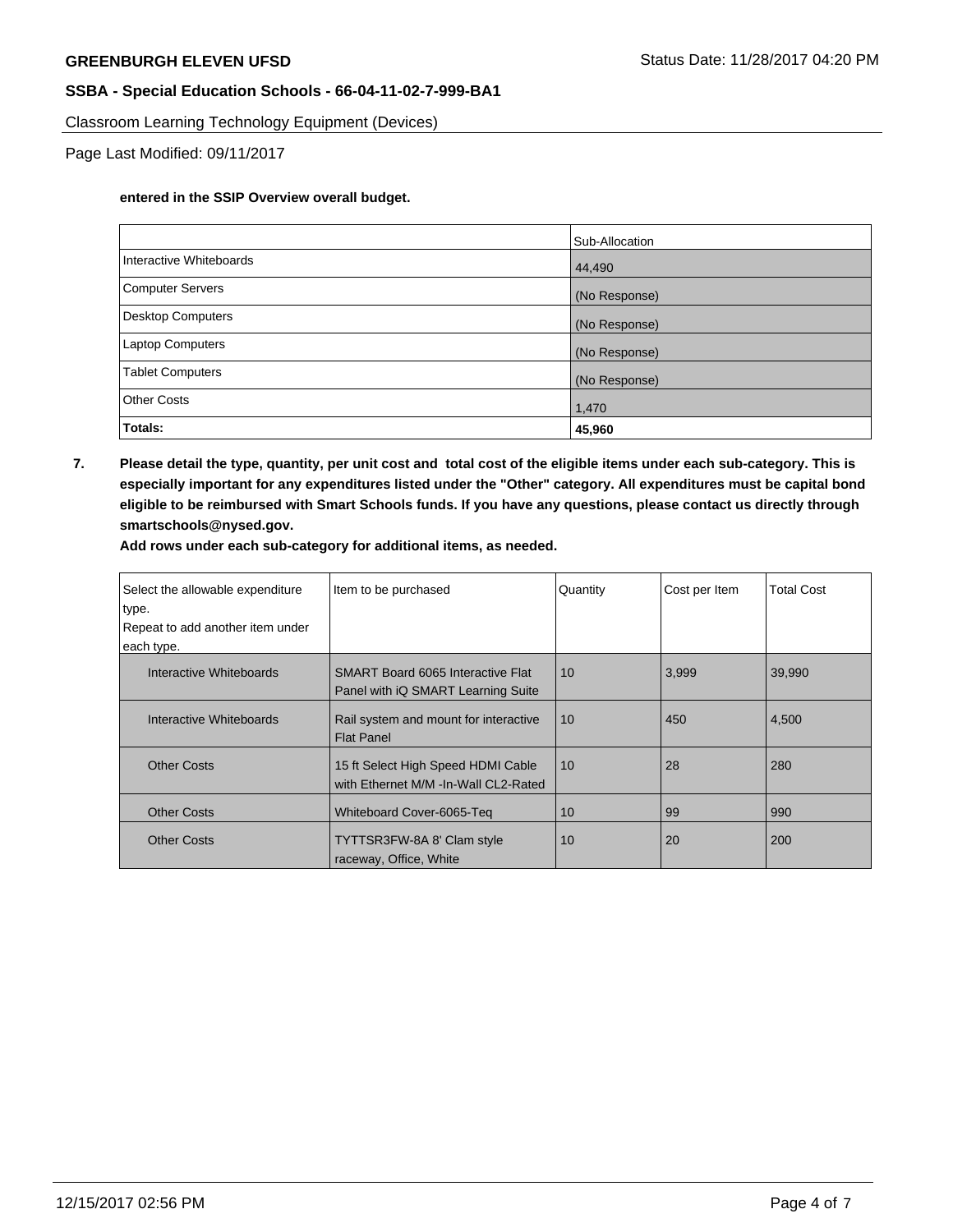Replace/Modernize Transportable Classrooms

Page Last Modified: 09/11/2017

**1. Describe the school's plan to construct, enhance or modernize education facilities to provide high-quality instructional space by replacing transportable classrooms.**

N/A

**2. Does your Classroom Trailer project require new construction or substantially altered space and result in capitalized cost in excess of \$100,000?**

No

**3. If you have made an allocation for Replace Transportable Classrooms, complete this table. Note that the calculated Total at the bottom of the table must equal the Total allocation for this category that you entered in the SSIP Overview overall budget.**

|                                                | Sub-Allocation |
|------------------------------------------------|----------------|
| Construct New Instructional Space              | $\Omega$       |
| Enhance/Modernize Existing Instructional Space | $\Omega$       |
| <b>Other Costs</b>                             | $\Omega$       |
| Totals:                                        | O              |

**4. Please detail the type, quantity, per unit cost and total cost of the eligible items under each sub-category. This is especially important for any expenditures listed under the "Other" category. All expenditures must be capital bond eligible to be reimbursed with Smart Schools funds. If you have any questions, please contact us directly through smartschools@nysed.gov.**

**Add rows under each sub-category for additional items, as needed.**

| Select the allowable expenditure | Item to be purchased | Quantity      | Cost per Item | <b>Total Cost</b> |
|----------------------------------|----------------------|---------------|---------------|-------------------|
| ltype.                           |                      |               |               |                   |
| Repeat to add another item under |                      |               |               |                   |
| each type.                       |                      |               |               |                   |
| (No Response)                    | (No Response)        | (No Response) | (No Response) | (No Response)     |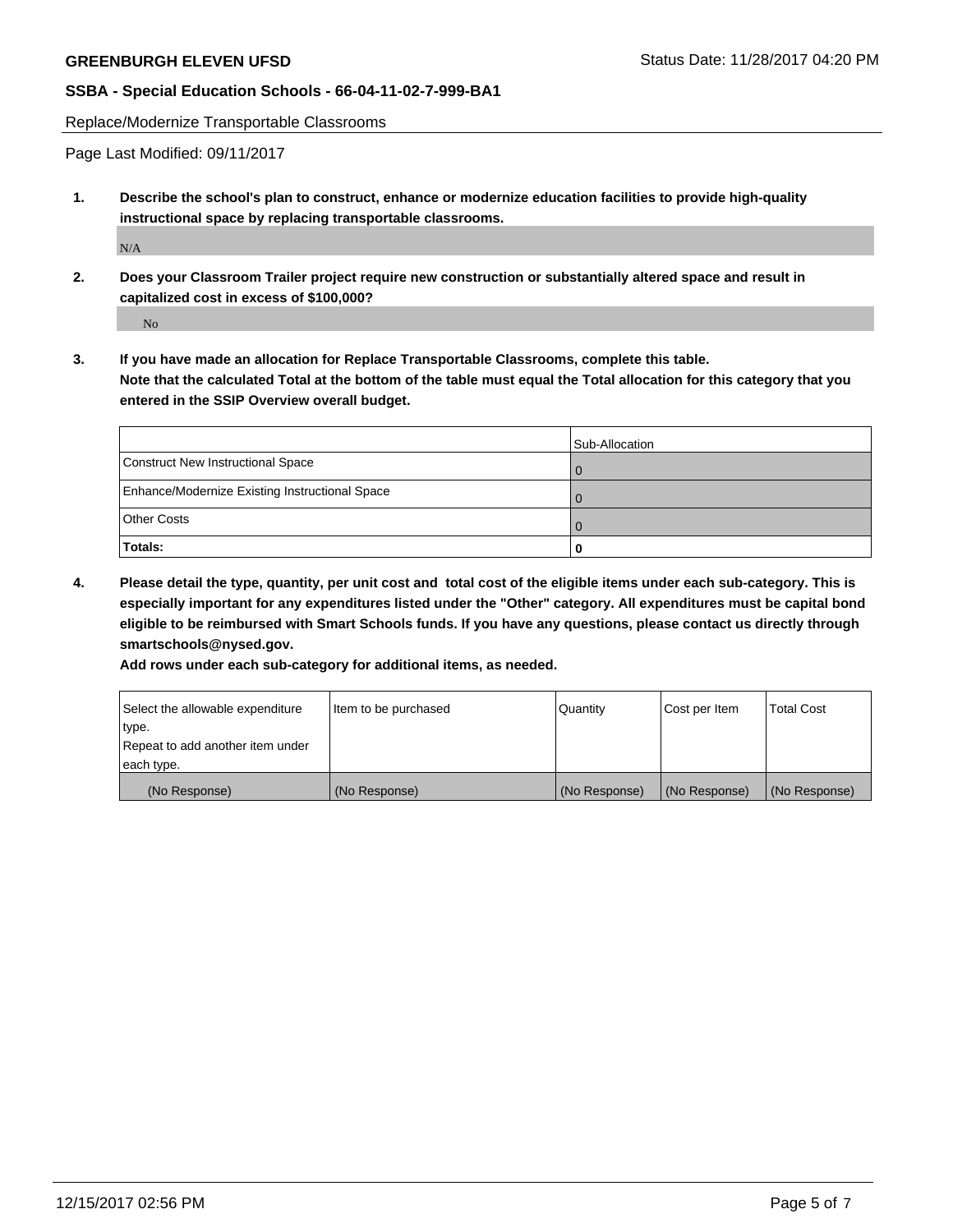### High-Tech Security Features

### Page Last Modified: 09/11/2017

# **1. Describe how you intend to use Smart Schools funds to install high-tech security features in school buildings and on school campuses.**

SMART School funds will be used to provide a High Definition Digital CCTV surveillance cameras to cover additional areas of the property. Using 2.1MP IP cameras to provide greater clarity of images and useful information for identification and prosecution. Funds will be used for purchasing all equipment as well as labor to design and install. Funds will be used to integrate cameras into Video Surveillance System capable of viewing and recording 30 days of activity or more. Areas will record upon motion to avoid wasted time to review. Events can be transferred using a Flash Drive. System is remote viewable using Web enabled and native software compatible with Apple, Android, PC and Blackberry and other mobile devices. Upgrade existing security cameras with new High Definition Digital CCTV surveillance cameras to enhance the security monitoring of student and staff movements in and outside the building. Using IP camera to provide greater clarity of images and useful information for identification and accurate data collection.Cameras shall integrate Video Surveillance to allow viewing and recording for 30 days or more. Ares will record upon motion and avoid wasted time to review.

# **2. Does your High-Tech Security project require new construction or substantially altered space and result in capitalized cost in excess of \$100,000?**

No

**3. If you have made an allocation for High-Tech Security Features, complete this table. Note that the calculated Total at the bottom of the table must equal the Total allocation for this category that you entered in the SSIP Overview overall budget.**

|                                 | Sub-Allocation |
|---------------------------------|----------------|
| Electronic Security System      | 26,325         |
| <b>Entry Control System</b>     | l O            |
| Approved Door Hardening Project | l 0            |
| <b>Other Costs</b>              | l O            |
| Totals:                         | 26,325         |

**4. Please detail the type, quantity, per unit cost and total cost of the eligible items under each sub-category. This is especially important for any expenditures listed under the "Other" category. All expenditures must be capital bond eligible to be reimbursed with Smart Schools funds. If you have any questions, please contact us directly through smartschools@nysed.gov.**

**Add rows under each sub-category for additional items, as needed.**

| Select the allowable expenditure<br>type.<br>Repeat to add another item under<br>each type. | Item to be purchased                                                                                                   | Quantity       | Cost per Item | <b>Total Cost</b> |
|---------------------------------------------------------------------------------------------|------------------------------------------------------------------------------------------------------------------------|----------------|---------------|-------------------|
| Main Entrance Electronic<br><b>Security System</b>                                          | DW HD3433 2.1 MP Vandal dome<br>cameras with Infra Red Visio n.<br>Varifocal lenses Digital Watchdog<br>#DWC-MF21MUTIR | 10             | 625           | 6,250             |
| Main Entrance Electronic<br><b>Security System</b>                                          | DWHC421 2.1 MP Bullet cameras<br>varifocal lenses LTS #CMIP9223-<br><b>WSZ</b>                                         | $\overline{2}$ | 750           | 1,500             |
| Main Entrance Electronic<br><b>Security System</b>                                          | Thirty Two Channel Tribrid DVR<br>Security Pro's Model #CSP-32XTR<br>with 12 TB Hard Drives                            |                | 3,527         | 3,527             |